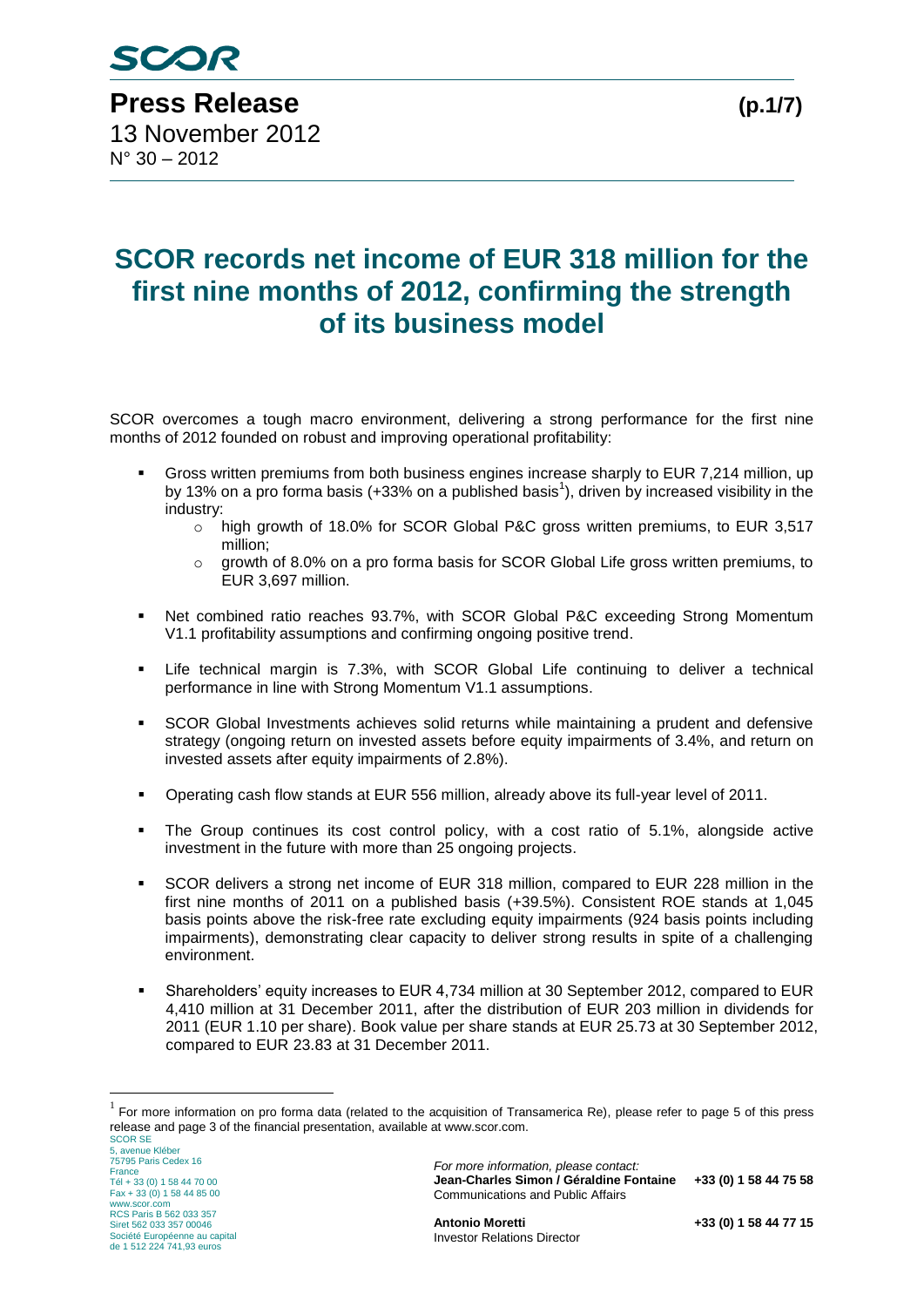

**Press Release (p.2/7)** 13 November 2012

 $N^{\circ}$  30 – 2012

 SCOR financial leverage stands at 16.3% at 30 September 2012, excluding the CHF 315 million perpetual subordinated placement, as this was closed on October 8, 2012 (the leverage ratio stands at 19.9% including the effect of this placement), with peer group at around 20%<sup>2</sup>. In addition, SCOR actively managed its liabilities, buying back an existing debt for 80% of its EUR 50 million par value.

In spite of a difficult economic and financial environment, SCOR has continued to record robust double-digit growth since the beginning of the year. "Season 3" of the three-year Strong Momentum plan, presented at the beginning of September, reaffirms the Group's ability to achieve the objectives set by its strategic plan, managing to combine growth, profitability and solvency.

This success has been unanimously recognized by industry professionals, who have presented the Group with a large number of prestigious awards that simultaneously reward the quality and performance of SCOR's business model, and the effectiveness of its management.

The excellent conditions of the CHF 315 million perpetual subordinated placement, launched in September and closed on 8 October, also demonstrate the continued acknowledgement of the strengths of SCOR's business model by the financial markets.

**Denis Kessler, Chairman and CEO of SCOR**, comments: "*The excellent results recorded by the Group for the first nine months of 2012 once again demonstrate the pertinence and robustness of its business model, in spite of a global economic environment that remains at half-mast. SCOR is actively preparing its next renewal campaign in January, being well positioned to continue to progress thanks notably to its series of rating upgrades in 2012. A very strict and consistent enterprise risk management policy will continue to support the Group's strong growth ability, providing highly efficient protection against the main risks faced, in a financial and economic environment that remains particularly uncertain"*.

> \* \* \*

#### **In the first 9 months of 2012, SCOR Global P&C (SGPC) continues to deliver high growth, coupled with technical profitability above the objectives of the Strong Momentum V1.1 plan.**

SGPC records good performances in the first nine months of 2012, with gross written premiums rising by +18.0% (+11.5% at constant exchange rates) to EUR 3,517 million, compared to EUR 2,981 million in the first nine months of 2011. This robust growth, fuelled by strong renewals (2011 July renewals and 2012 January, April and July renewals), confirm the assumptions of 9% growth per annum of SGPC premiums, as set out in the strategic plan.

SGPC records an excellent combined ratio of 93.7% thanks to:

A consistent net attritional loss ratio, in line with the 60% strategic plan assumption, in spite of the EUR 15 million impact from US drought.

<sup>&</sup>lt;u>.</u>  $2$  See details on page 8 of the financial presentation, available at www.scor.com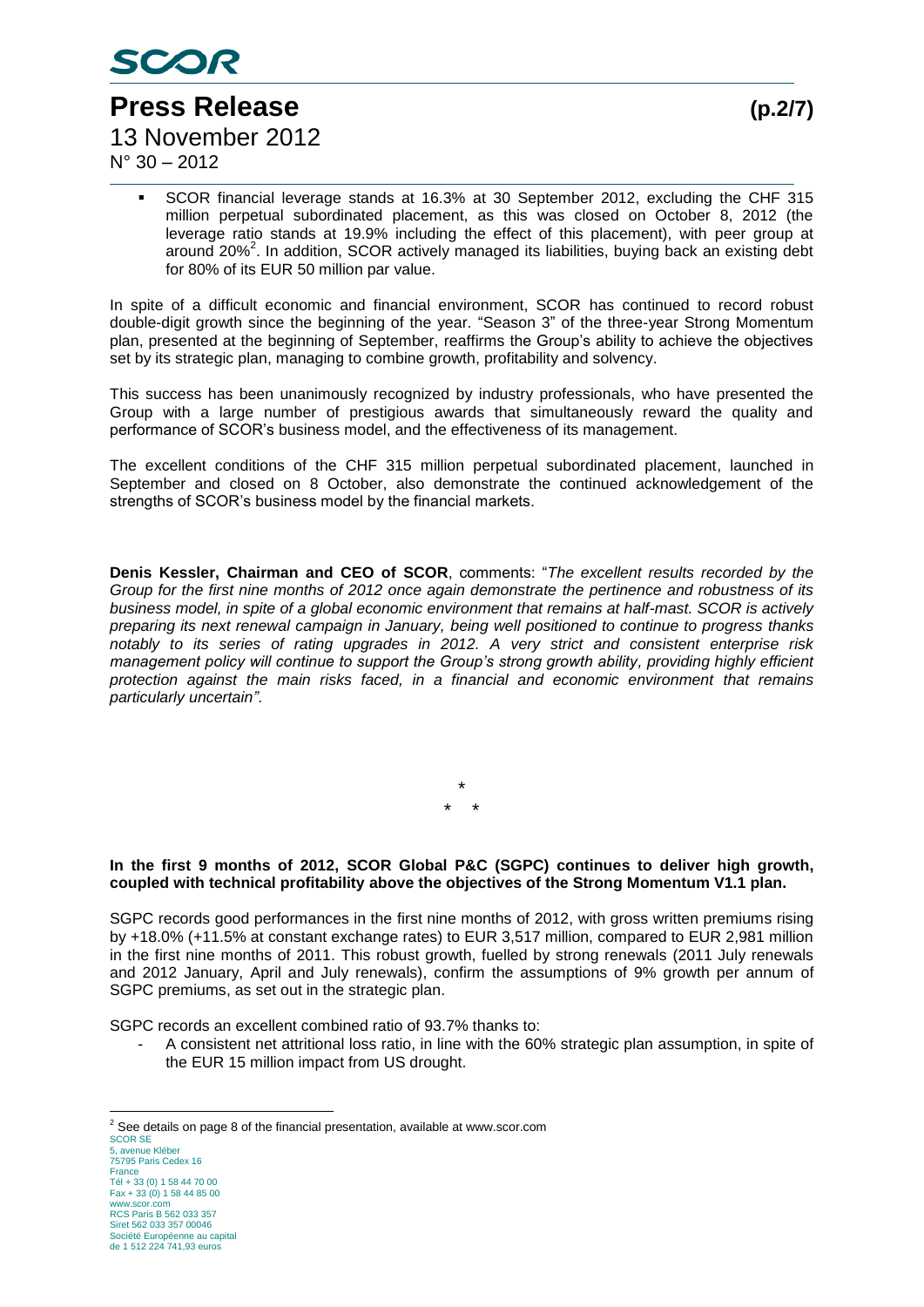

N° 30 – 2012

**Press Release (p.3/7)** 13 November 2012

A below-budget Nat Cat net loss ratio of 4.8 points in the first 9 months of 2012. In the third quarter 2012 alone, the Nat Cat net loss ratio stands at 5.4%, including upward revisions of the 2012 earthquakes in Italy (+EUR 27 million) and of the 2011 floods in Thailand (+EUR 18 million, thereby reaching SCOR's maximum loss threshold net of retrocession).

The normalized net combined ratio<sup>3</sup> stands at 94.9% in the first nine months of 2012, i.e. in the low range of the net combined ratio assumption set out in the Strong Momentum V1.1 plan (95-96%).

#### **SCOR Global Life (SGL) continues its positive momentum with a strong and stable technical margin**

In the first nine months of 2012, SGL gross written premiums reach EUR 3,697 million, compared to EUR 3,424 million over the same period in 2011, representing an increase of 8.0% (+1.2% at constant exchange rates), supported by the successful integration of ex-TaRe operations. Decreases in the Middle East have been offset by significant increases in SGL business in emerging markets (such as Latin America, Asia/Australia), in Central and Eastern Europe, Canada and the UK/Ireland. In the third quarter alone, gross written premiums increase by 13% compared to the third quarter 2011, notably thanks to strong progress from emerging markets. Furthermore, SGL has a healthy pipeline of business opportunities.

Business has also been supported by double-digit growth in the life financing, critical illness, disability and longevity lines.

SGL's technical margin of 7.3% is strong and in line with the assumptions of the Strong Momentum V1.1 plan and the pro-forma technical margin for the third quarter 2011 (8.1%), which contained 0.7 percentage points of non-recurring items (GMDB run-off portfolio reserve release).

As required by IFRS, SCOR formally finalises in the third quarter 2012 the accounting of the Transamerica Re acquisition. The Gain on bargain purchase ("Badwill") is unchanged from the figure of EUR 126.7 million reported at 31 December 2011.

#### **SCOR Global Investments (SGI) delivers a solid ongoing return on invested assets of 3.4% (excluding equity impairments) for the first nine months of 2012 in a record low-yield environment**

In an economic and financial context marked by historically low interest rates in the major currency zones and by a deterioration of all main leading indicators across the globe, SGI maintains a prudent and defensive investment strategy.

The so-called "rollover" strategy, which consists of maintaining a relatively short duration of the fixed income portfolio and generating recurring financial cash flows, whilst actively managing the invested assets portfolio, has been maintained. At 30 September 2012, expected cash flows on the fixed income portfolio over the next 24 months stand at EUR 5.7 billion (including cash and short-term investments), the duration of the fixed income portfolio having been kept relatively short and stable at 2.8 years (excluding cash).

Having identified the risk of sovereign debt as early as 2008, SGI still has no exposure to the sovereign debt of Greece, Ireland, Italy, Portugal or Spain. Throughout the quarter, the equity portfolio has been further reduced by EUR 116 million (-1 point). Over the same period, the invested assets

<u>.</u> <sup>3</sup> See definition on page 10 of the financial presentation, available at www.scor.com.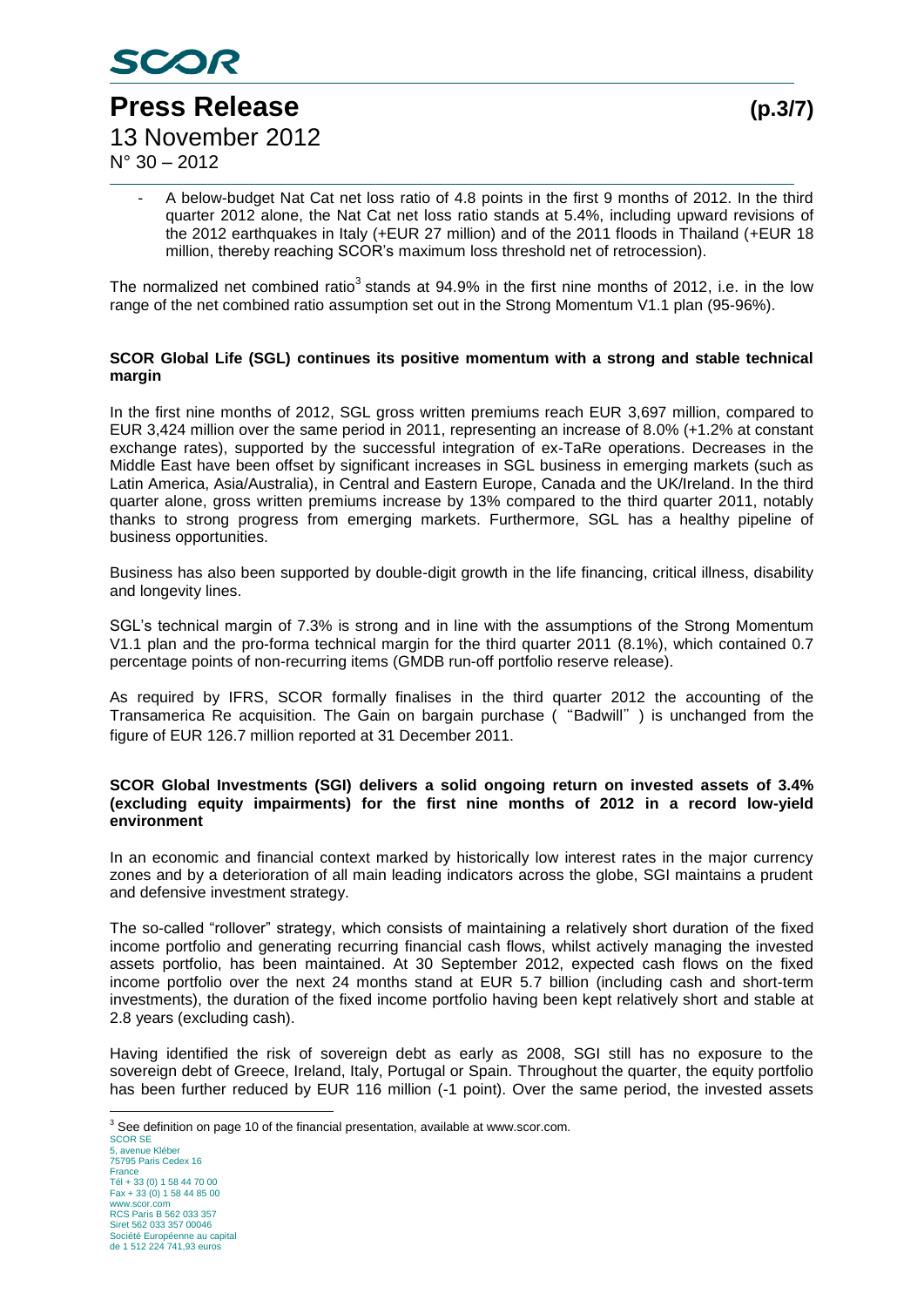

N° 30 – 2012

portfolio has been mainly reinvested in covered bonds and agency MBS. The fixed income portfolio (including short-term investments) is of a high quality, with a stable average rating of AA-.

For the first nine months of 2012, the invested assets portfolio generates a financial contribution of EUR 282 million. The active management policy practised by SGI has enabled the Group to record EUR 117 million YTD of realised capital gains. The Group has rigorously applied an unchanged depreciation and impairment policy to its investment portfolio, for a total amount of EUR 69 million YTD, of which EUR 58 million on equities which are NAV neutral.

Excluding equity impairments, the ongoing return on invested assets reaches 3.4% for the first nine months of 2012 (2.8% including equity impairments). Taking account of funds withheld by cedants, the net rate of return on investments is 2.6% over the period.

Invested assets (excluding funds withheld by cedants) stand at EUR 13,525 million at 30 September 2012, composed as follows: 9% cash, 81% fixed income (of which 10% are short-term investments), 4% equities, 4% real estate and 2% other investments. Total investments, including EUR 8,392 million of funds withheld, stand at EUR 21,917 million at 30 September 2012, compared to EUR 21,053 million at 31 December 2011.

> \* \* \*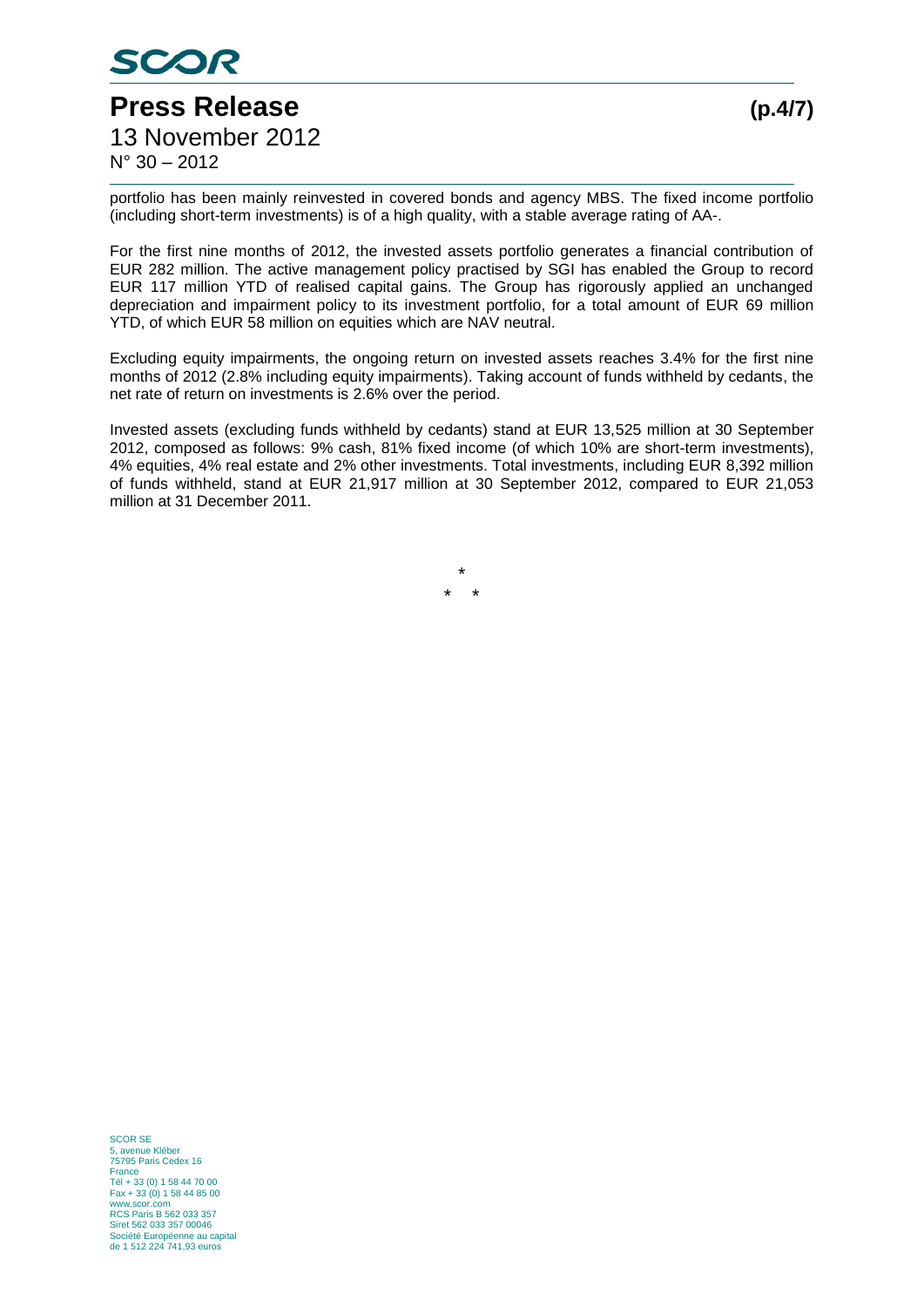#### **In the 2012 9 months results presentation and in this press release, two sets of financial data are used, published accounts & pro-forma information:**

### **1- Unaudited published 9 months accounts and 3rd quarter accounts**

The unaudited published accounts of Q3 2011 did include Transamerica Re figures since it was acquired on 9 August 2011.

#### **2- Unaudited pro-forma information: 9 months information & quarterly information**

- Following IFRS 3 guidance, an acquirer shall disclose information that enables users of its financial statements to evaluate the nature and financial impact of business combinations that were effected during the period.
- The unaudited pro-forma financial information as of 30 September 2011 is presented to illustrate the effect on the Group's income statement of the Transamerica Re acquisition as if the acquisition had taken place on 1 January 2011. These illustrative figures are based upon estimates and may not comply with generally accepted accounting principles.
- As a reminder, the disclosure of pro-forma gross written premiums and pro-forma net income for the period ending 31 December 2011 is included in 2011 "*Document de référence*".

|                                                                | 2012<br>9 months<br>(unaudited*) | 2011<br>9 months<br>(unaudited*) | Variation<br>$(\%)$ | 2011<br>9 months<br>(pro-forma)<br>(unaudited) | Variation<br>(%) |
|----------------------------------------------------------------|----------------------------------|----------------------------------|---------------------|------------------------------------------------|------------------|
| Gross written premiums                                         | 7 2 1 4                          | 5421                             | 33.1%               | 6405                                           | 12.6%            |
| P&C gross written premiums                                     | 3517                             | 2981                             | 18.0%               | 2981                                           | 18.0%            |
| Life gross written premiums                                    | 3697                             | 2440                             | 51.5%               | 3424                                           | 8.0%             |
| Investment income                                              | 411                              | 464                              | $(11.3)\%$          | 492                                            | (16.4)%          |
| Operating income                                               | 475                              | 279                              | F                   | 351                                            | F                |
| Net income                                                     | 318                              | 228                              | 39.5%               | 280                                            | 13.6%            |
| Earnings Per Share (EUR)                                       | 1.73                             | 1.25                             | 38.2%               | 1.53                                           | 12.9%            |
| Net income excluding<br>impairments on the equity<br>portfolio | 359                              | 251                              | 43.0%               | 303                                            | 18.5%            |
| E: favourable                                                  |                                  |                                  |                     |                                                |                  |

### **P&L Key figures (in EUR millions)**

\* The presented Q3 2012 financial results have been subject to a limited review by SCOR's auditors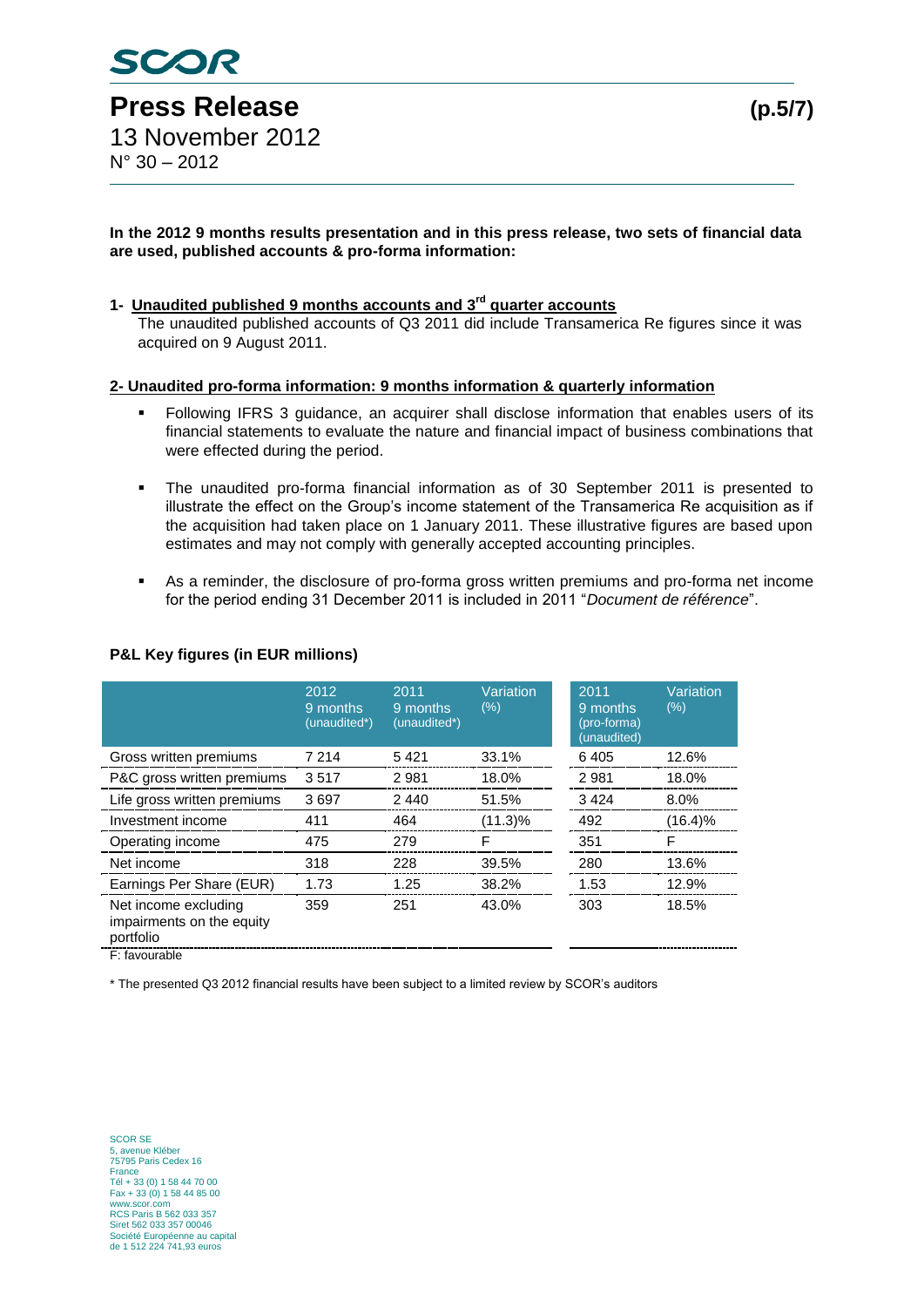# **Press Release (p.6/7)** 13 November 2012

N° 30 – 2012

### **P&L Key ratios**

|                                          | 2012<br>9 months<br>(unaudited*) | 2011<br>9 months<br>(unaudited*) | 2011<br>9 months<br>(pro-forma)<br>(unaudited) |
|------------------------------------------|----------------------------------|----------------------------------|------------------------------------------------|
| Net return on investments <sup>1</sup>   | 2.6%                             | 3.2%                             | 3.2%                                           |
| Return on invested assets <sup>1,2</sup> | 2.8%                             | 3.8%                             | 3.9%                                           |
| P&C net combined ratio <sup>3</sup>      | 93.7%                            | 106.6%                           | 106.6%                                         |
| Life operating margin <sup>4</sup>       | 4.9%                             | 6.9%                             | 6.7%                                           |
| Life technical margin <sup>5</sup>       | 7.3%                             | 8.4%                             | 8.1%                                           |
| Group cost ratio <sup>6</sup>            | 5.1%                             | 5.5%                             | 5.2%                                           |
| Return on equity (ROE)                   | 9.4%                             | 7.2%                             | 8.8%                                           |

*1: annualized; 2: excluding funds withheld by cedants; 3: Combined ratio is the sum of the total claims, the total commissions and the total P&C management expenses, divided by the net earned premiums of SGPC; 4: The Life operating margin is the*  sum of the technical results, the total investment income from SGL and the total SGL expenses, divided by the net earned *premium of SGL; 5: The technical margin for SGL is the technical result divided by the net earned premiums of SGL; 6: Cost ratio is the total management expenses divided by the gross written premiums*

## **Balance sheet Key figures (in EUR millions)**

|                                | 2012<br>9 months<br>(unaudited*) | 2011<br>9 months<br>(unaudited*) | <b>Variation</b><br>(%) |
|--------------------------------|----------------------------------|----------------------------------|-------------------------|
| Total investments <sup>1</sup> | 21 917                           | 20 525                           | 6.8%                    |
| Technical reserves (gross)     | 23 846                           | 22 659                           | 5.2%                    |
| Shareholders' equity           | 4 7 3 4                          | 4 2 2 4                          | 12.1%                   |
| Book value per share (EUR)     | 25.73                            | 22.77                            | 13.0%                   |

*1: total investment portfolio includes both invested assets and funds withheld by cedants*

\* The presented Q3 2012 financial results have been subject to a limited review by SCOR's auditors

\* \* \*